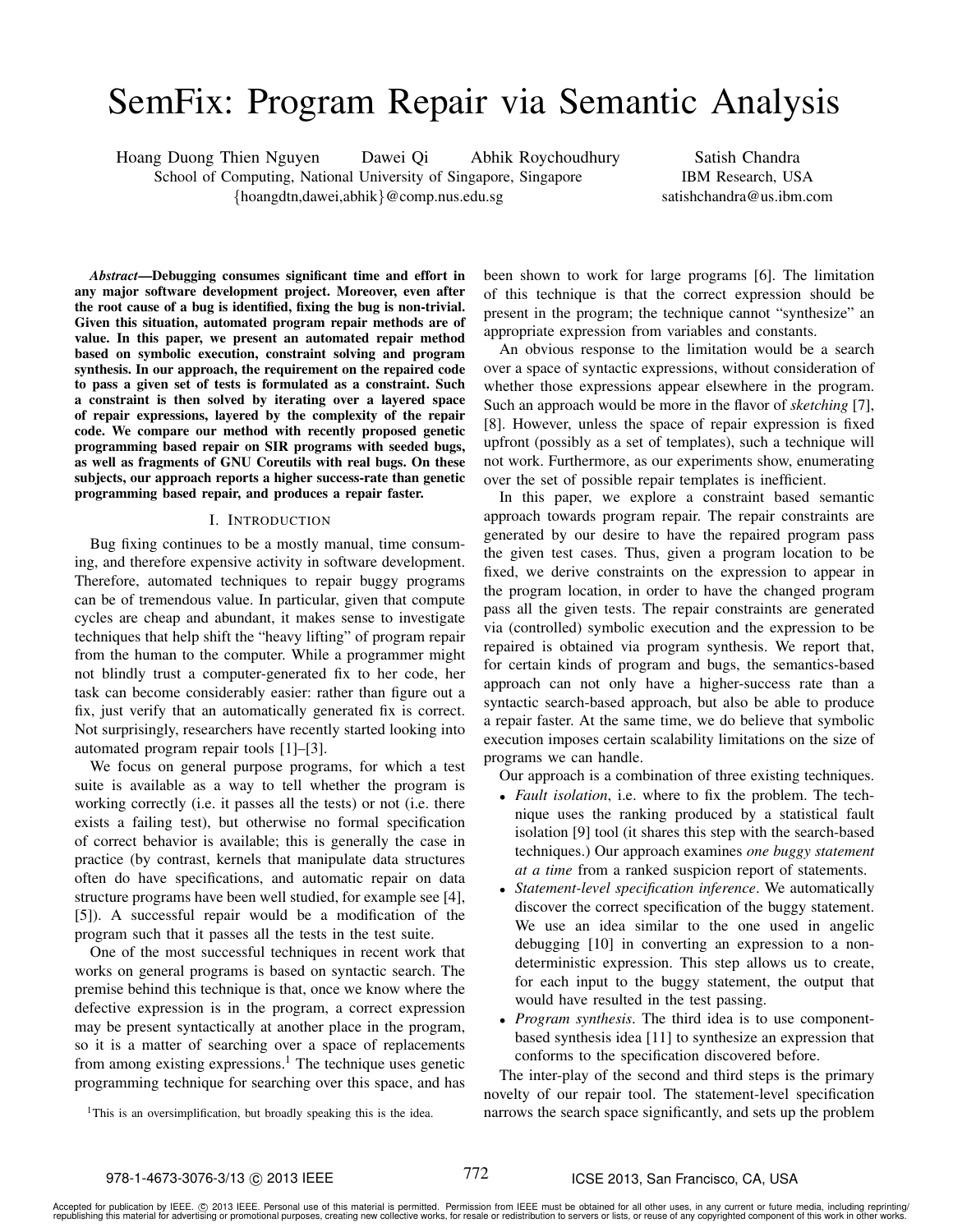for component-based synthesis that is based on constraint solving. We also apply two other important performance optimizations. First, instead of creating a constraint over the entire test suite, we create it using a subset of tests, adding tests incrementally to the mix. Second, among the set of possible expressions that can be synthesized, we explore in order of increasing complexity, so the tool can find simple fixes quicker.

We have experimentally evaluated our method as well as genetic programming on SIR subjects with seeded bugs, as well as fragments of GNU Coreutils with real bugs. The use of state-of-the-art SMT solvers and program synthesis engines allow our repair timings to be less than that of genetic programming based repair, on these subjects. For the programs with seeded bugs, our repair method can repair three times as many buggy versions as compared to genetic programming. For the Coreutils programs with real bugs, our repair method took an average of 3.8 minutes while genetic programming took an average of 6 minutes.

### II. OVERVIEW

Given a buggy program  $P$  and a test suite  $T$  containing at least one failing test case, our program repair technique works as follows. First, we employ statistical fault localization to generate a list  $L$  of program statements ranked by their suspiciousness of being the bug. Our core program repair method then scans through the statement list from the most suspicious one to the least suspicious one until a successful repair is generated. For each scanned statement s, our core program repair method tries to repair the program by altering statement s. Assuming that statement s is the root-cause of the failure, our core repair method consists of two major steps: i) we first generate the repair constraint that has to be satisfied by a successful repair on s and ii) we try to solve the repair constraint using program synthesis.

```
1 int is_upward_preferred(int inhibit, int up_sep,
       int down_sep) {
2 int bias;
3 if(inhibit)
 4 bias = down sep; //fix: bias=up sep+1005 else
 6 bias = up_sep;
 7 if (bias > down_sep)
8 return 1;
 9 else
10 return 0;
11 }
```
Fig. 1. Code excerpt from Tcas

We illustrate our technique using the sample program in Fig. 1. It is a code excerpt taken from Tcas, traffic collision avoidance system [12]. Suppose inhibit has only two allowable values  $({0,1})$ . The intended behavior of this program is described as follows: is\_upward\_preferred =  $(inhibit*100 + up\_sep > down\_sep)$ . A test suite for checking the correctness of the program is presented in Table I. The testing result shows that the implementation is buggy as two tests are failed. To repair this program, we first employ

TABLE I A TEST SUITE FOR THE PROGRAM IN FIG. 1

| Test |         | Inputs    |          | Expected | Observed | <b>Status</b> |
|------|---------|-----------|----------|----------|----------|---------------|
|      | inhibit | $up\_sep$ | down_sep | output   | output   |               |
|      |         |           | 100      |          |          | pass          |
|      |         |           | 110      |          |          | fail          |
|      |         | 100       | 50       |          |          | pass          |
|      |         | $-20$     | 60       |          |          | fail          |
|      |         |           | 10       |          |          | pass          |

TABLE II TARANTULA FAULT LOCALIZATION RESULT ON THE PROGRAM IN FIG. 1

| Line           | Score | Rank           |
|----------------|-------|----------------|
|                | 0.75  |                |
| 10             | 0.6   | 2              |
| 3              | 0.5   | 3              |
| 7              | 0.5   | 3              |
| 6              | 0     | $\overline{5}$ |
| $\overline{8}$ | 0     | 5              |

Tarantula fault localization [13] for the buggy program using the given test suite. Tarantula is a statistical fault localization technique that is explained in details in Section III-A. Basically, it ranks program statements in a descending order of their suspiciousness. A statement exercised by more failing tests and fewer passing tests will have a higher suspiciousness score. The result of Tarantula shown in Table II is a list of statements ranked by their suspiciousness score. Since line 4 is ranked at the top, we start investigating whether the program can be repaired by changing line 4.

Suppose we want to replace line 4 with  $bias = f(...)$ , where  $f(\ldots)$  is to be figured out by our method. There are four accessible variables at line 4: inhibit, up\_sep, down\_sep and bias. Since variable bias is not initialized, we assume that it cannot be used by  $f(\ldots)$ . Let us now assume the signature of function  $f$  to be:

int f(int inhibit, int up\_sep, int down\_sep) We then find the constraint that has to be satisfied by  $f(\ldots)$ to pass all the test cases in the test suite. This is achieved through symbolic execution.

For each test exercising line 4, we generate one constraint on  $f(\ldots)$  whose satisfaction guarantees that the fixed program produces the expected output. We use the second test in Table I to explain how such a constraint is generated. Fig. 2 presents the symbolic execution tree for test 2, with input vector  $\langle 1, 11, 110 \rangle$ . Note that our symbolic execution does not start with program input. Instead, the program is executed concretely with input  $\langle 1, 11, 110 \rangle$  until it reaches line 4. Then the value of variable bias is replaced with a symbolic value X and the execution continues symbolically. On executing the branch at line 7, the execution is faced with two choices and both paths are executed as shown in the symbolic execution tree. As we know the expected return value for input  $\langle 1, 11, 110 \rangle$  should be 1, only the path through line 8 should be followed to make the program pass. To follow this path, the path condition,  $X > 110$ , should be satisfied. Given that the program state at line 4 is  $\{\text{inhibit}\}$  $= 1$ , up\_sep  $= 11$ , down\_sep  $= 110$ , we know that f has to satisfy  $f(1, 11, 110) > 110$ . Similarly, we get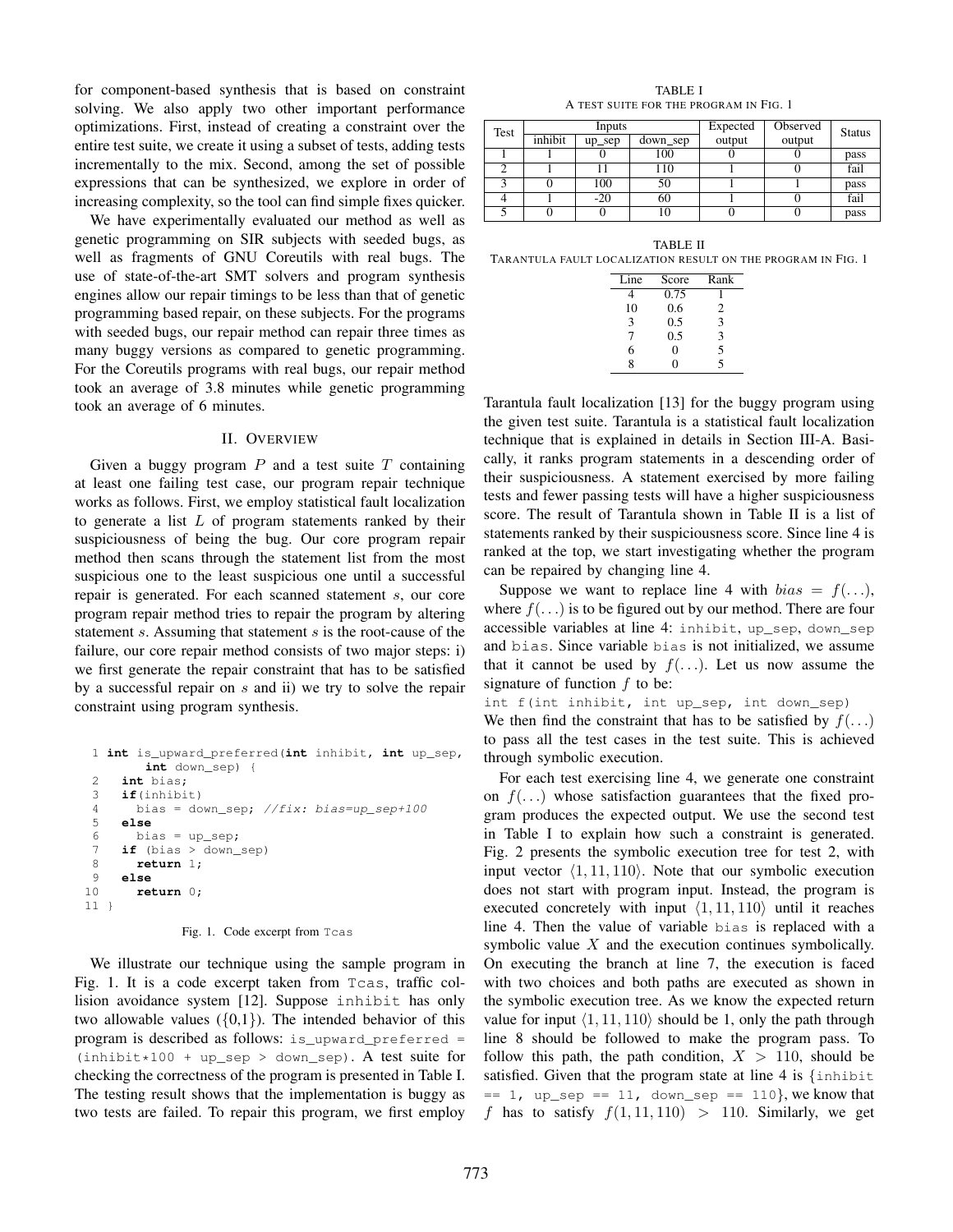

Fig. 2. Symbolic execution tree for test case 2 in Table I when trying to fix line 4 of the program in Fig. 1. Each box denotes a program state at the line annotated in the superscript. The program state includes all values of program variables as well as the path condition  $PC$ .

 $f(1, 0, 100) \le 100$  from test 1 and  $f(1, -20, 60) > 60$  from test 4. Therefore, the constraint that  $f$  needs to satisfy is  $f(1, 11, 110) > 110 \land f(1, 0, 100) \leq 100 \land f(1, -20, 60) > 60.$ We employ program synthesis to solve the constraint for  $f$  in order to get a concrete function. Program synthesis requires basic components (e.g. constants, "+", "−") as ingredients to construct the function  $f$ . In our technique, these components are incrementally provided to program synthesis. In the first trial, only a constant is allowed. However, no constant function can satisfy the above constraint. We then allow function  $f$  to use one "+", i.e. f can take either the form of  $var_1 + c$  or  $var_1+var_2$ , where  $var_1$  and  $var_2$  are in {inhibit, up\_sep,  $down\_sep$  and c is an integer constant. The synthesis procedure can find a solution  $f(inhibit, up\_sep, down\_sep)$  =  $up\_sep + 100$  which is a successful repair to the program in Fig. 1. Note that if "−" is used instead of "+", we will get  $f(inhibit, up\_sep, down\_sep) = up\_sep - (-100)$  as repair.

#### III. BACKGROUND

## *A. Statistical Fault Localization*

Statistical fault localization [9], [13] aims to localize the root-cause of a program failure by exploiting the correlation between execution of the faulty statements and program failure. A suspiciousness score is computed for each program statement based on its frequency of occurrence in passing and failing executions. Based on the suspiciousness score, a ranked list of statements is given to users. Users can then examine the ranked list from the most suspicious statement to the least suspicious statement until the failure root-cause is found.

In this paper, we adopt the suspiciousness score from Tarantula technique [13]. For a statement  $s$ , its suspiciousness score  $susp(s)$  is computed as

$$
susp(s) = \frac{failed(s)/total failed}{passed(s)/totalpassed + failed(s)/total failed}
$$

where  $failed(s)$  denotes the number of failing executions in which s occurs and  $passed(s)$  denotes the number of passing

executions in which s occurs. The variable total failed denotes the total number of failing executions and totalpassed denotes the total number of passing executions.

# *B. Component-Based Program Synthesis*

We briefly introduce the recent advance in component-based program synthesis [11]. Given a set of input-output pairs, component-based program synthesis generates a program that satisfies all the given input-output pairs. More specifically, if  $\langle \alpha, \beta \rangle$  is one of the input-output pairs, then the synthesized program must produce output  $β$  when its input is  $α$ . In component based program synthesis, we provide a set of basic components that the to-be-synthesized function  $f$  is allowed to use. For example, to synthesize a program with linear expressions, {constant, minus, plus} are given as the basic components. A set of location variables are defined for each component and the synthesis process is reduced to finding values for these location variables. The constraint over the location variables is in first-order logic and solved by an SMT solver. If it has a solution, a unique program can be constructed based on the values of location variables. We now explain the encoding method.

Suppose we provide N components  $\{f_1, \ldots, f_N\}$  to synthesize function  $f$ . Without losing generality, we assume each component only has one output. For the  $i^{th}$  component, we denote its input as  $\overrightarrow{\chi}$  and its output as  $r_i$ . We use Q to denote the set of all input variables from all components and  $R$  to denote the set of output variables from all components.

$$
Q := \bigcup_{i=1}^{N} \overrightarrow{\chi}_{i} \qquad R := \bigcup_{i=1}^{N} \{r_{i}\}
$$

We use  $\overrightarrow{\chi}$  to denote the input variables for function f and use  $r$  to denote the output variable of  $f$ . The set of location variables is defined as

$$
L := \{ l_x | x \in Q \cup R \cup \overrightarrow{\chi} \cup \{r\} \}
$$

A location variable  $l_x$  denotes where variable x is defined. Given a valuation of  $L$ , a program can be constructed using the following procedure  $Lval2Prog(L)$ . Here the  $i^{th}$  line of the constructed program is  $r_j = f_j(r_{\sigma(1)}, \ldots, r_{\sigma(\eta)})$  when  $l_{r_j} =$ i and  $\wedge_{k=1}^{\eta} (l_{\chi_{j}^{k}} = l_{r_{\sigma(k)}})$ , where  $\eta$  is the number of inputs for component  $f_j$  and  $\chi_j^k$  denotes the  $k^{th}$  input parameter of component  $f_j$ . The program output is produced in line  $l_r$ .

We use one example below to explain the meaning of location variable. Suppose we only provide one component +, whose inputs are  $\chi^1_+, \chi^2_+$ . Since there is only one component  $+$ , we use  $+$  instead of its component number as the subscript for clarity. The output variable for  $+$  is  $r_{+}$ . Suppose there is only one input for the synthesized program. Let the value of location variables be  $\{l_{r_+} == 1, l_{\chi_+^1} == 0, l_{\chi_+^2} == 0, l_r == 1\}$  $1, l_{\chi^1} == 0$ . Given that  $l_{r_+} == 1, r_+$  is defined in line 1 and thus component  $+$  is placed in line 1. If the location variables  $l_{\chi^1_+} = l_{\chi^2_+} = 0$ , then both  $\chi^1_+$  and  $\chi^2_+$  are the same as the variable defined in line 0, which means that they are the same as the output of line 0. Since  $l_r$  equals 1, the value defined at line 1,  $r_{+}$ , is the output of the program. From the valuation of the location variables, we can construct the following program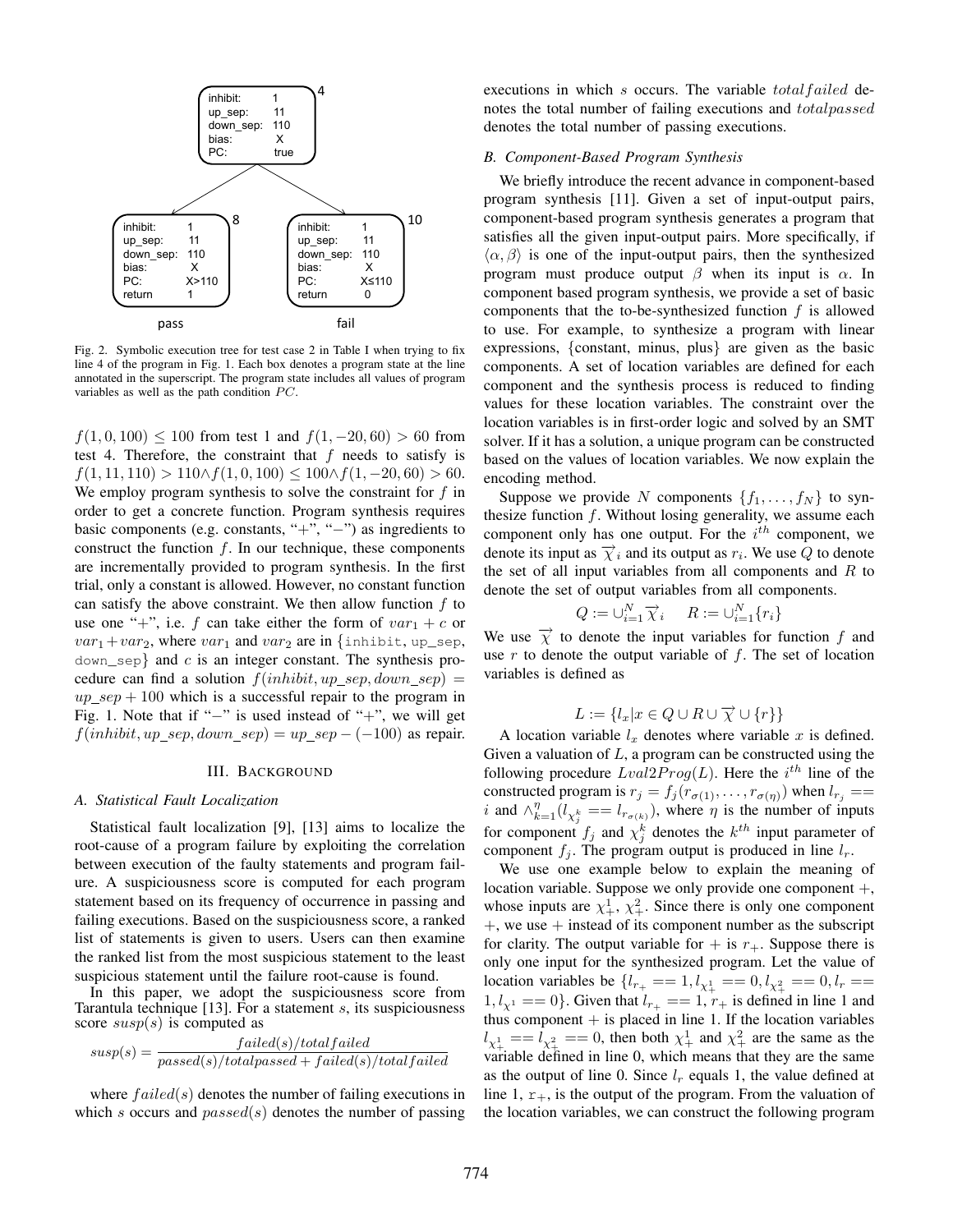$$
0 r_0 = input^0;
$$
  
\n
$$
1 r_+ = r_0 + r_0;
$$
  
\n
$$
2 return r_+;
$$

where input<sup> $0$ </sup> denotes the first input parameter of the synthesized program.

The location variables have to satisfy certain constraints so that the corresponding program can pass on all given inputoutput pairs. We first give the well-formedness constraint  $\psi_{wfp}$ . Let  $M = |\vec{\chi}| + N$ , where N is the number of components provided to the program synthesis procedure.

$$
\psi_{wfp}(L, Q, R) \stackrel{\text{def}}{=} \bigwedge_{x \in Q} (0 \le l_x < M) \land \bigwedge_{x \in R} (|\overrightarrow{\chi}| \le l_x < M)
$$
\n
$$
\wedge \psi_{cons}(L, R) \land \psi_{acyc}(L, Q, R)
$$
\n
$$
\psi_{cons}(L, R) \stackrel{\text{def}}{=} \bigwedge_{x, y \in R, x \ne y} (l_x \ne l_y)
$$
\n
$$
\psi_{acyc}(L, Q, R) \stackrel{\text{def}}{=} \bigwedge_{i=1}^N \bigwedge_{x \in \overrightarrow{\chi_i}, y \equiv r_i} l_x < l_y
$$

The constraint  $\psi_{cons}$  dictates that there is only one component in each line and  $\psi_{acyc}$  encodes that inputs of each component are defined before they are used.

The constraint  $\psi_{wfn}$  only guarantees that L corresponds to a well-formed program  $f$ . We use the following constraint to guarantee that the solution  $f$  satisfies all the given input-output pairs.

$$
\phi_{func}(L, \alpha, \beta) \stackrel{\text{def}}{=} \psi_{conn}(L, \overrightarrow{\chi}, r, Q, R) \land \phi_{lib}(Q, R)
$$

$$
\land (\alpha = \overrightarrow{\chi}) \land (\beta = r)
$$

$$
\phi_{lib}(Q, R) \stackrel{\text{def}}{=} (\bigwedge_{i=1}^{N} \phi_i(\overrightarrow{\chi}_i, r_i))
$$

$$
\psi_{conn}(L, \overrightarrow{\chi}, r, Q, R) \stackrel{\text{def}}{=} \bigwedge_{x, y \in Q \cup R \cup \overrightarrow{\chi} \cup \{r\}}
$$

$$
(l_x = l_y \Rightarrow x = y)
$$

The semantics of each basic component is encoded into  $\phi_{lib}$ with  $\phi_i$  representing the specification of component  $f_i$  and the relation between location variables and program variables is encoded in  $\psi_{conn}$ . Collectively,  $\phi_{func}(L, \alpha_i, \beta_i)$  represents that when executing the synthesized function  $f$  with input  $\alpha_i$ , the output should be  $\beta_i$ .

$$
\theta \stackrel{\text{def}}{=} (\bigwedge_{i=1}^{n} \phi_{func}(L, \alpha_i, \beta_i)) \wedge \psi_{wfp}(L, Q, R)
$$

Finally, given *n* input-output pairs  $\{\langle \alpha_i, \beta_i \rangle | 1 \le i \le n\},\$ the constraint  $\theta$  represents that the synthesized function  $f$ should satisfy all input-output pairs and the function has to be well-formed. Given a solution  $L_0$  to the constraint  $\theta$ , we can construct a program that satisfies all the I/O pairs  $\langle \alpha_i, \beta_i \rangle$ using the aforementioned procedure  $Lval2Prog$ .

## IV. DETAILED METHODOLOGY

We only generate repairs by altering one statement. The generated fix is always with respect to a given test suite. If all

the tests in the given test suite pass after the repair is applied, we consider the repair to be successful. We now elaborate on the different steps of our method.

### *A. Generating Repair Constraint*

In this paper, we focus on repairs that change the right hand side of assignments or branch predicates. We do not generate any repair that require changing the left hand side of an assignment statement. Albeit simple, we will show how common programming bugs can be fixed by altering only branch predicates or the right hand side of assignments.

The repair generated by our method has one of the following two forms:

• 
$$
x = f_{buggy}(\dots) \rightarrow x = f(\dots)
$$

• 
$$
\text{if}(f_{buggy}(\ldots)) \rightarrow \text{if}(f(\ldots))
$$

In either case, we generate an expression  $f(\ldots)$  that is used to replace either the right hand side of an assignment or a branch predicate. We require the expression  $f(\ldots)$  to be side-effect free. That is, no program variable is modified when  $f(\ldots)$  is evaluated. In the remainder of this paper, we do not distinguish between these two cases unless necessary. An expression is in essence a function. For example, the expression  $x + y$ can be treated as the function  $f(x, y) = x + y$ . For ease of presentation, we use function instead of expression in the rest of this paper.

*Definition 1 (Repair Constraint):* Given a program P, a test suite T, a repair constraint C of a function  $f_{buggy}$  in program P is a constraint over function f such that if  $f \models C$ ,  $P[f/f_{buggy}]$  passes all tests in T.

Given a suspicious statement  $s$  that contains a buggy function  $f_{buggy}$ , we now explain how to generate the repair constraint  $C$  such that if a function  $f$  satisfies  $C$ , the program can be repaired by replacing  $f_{buggy}$  with f. As mentioned, the concept of repair is with respect to the given test suite  $T$ . The repair constraint  $C$  is a conjunction of constraints that are derived from  $T$ . Suppose the test suite has  $n$  tests,  $T = \{t_i | 1 \leq i \leq n\}$ , which essentially are different input vectors for running P. The repair constraint is  $C = \bigwedge_{i=1}^{n} C_i$ . For each test  $t_i$ , we show in the rest of this section how to generate a constraint  $C_i$  such that if the function f satisfies  $C_i$ , the program generated by replacing  $f_{buggy}$  with f passes for test  $t_i$ .

Each  $C_i$  is a second order predicate over the function f. To generate  $C_i$ , we use symbolic execution in a novel fashion. Before we elaborate our special symbolic execution, let us briefly recap normal symbolic execution [14], [15]. Traditionally, symbolic execution executes a program by considering all input variables as symbolic. The state of each variable during symbolic execution is represented as an expression of the symbolic inputs. When a branch is executed, if both directions of the branch are feasible, both paths are executed by the symbolic execution. For each executed path, a path condition is collected. The path condition of a path  $\pi$  is a predicate on the program inputs, and any input satisfying the path condition of path  $\pi$  follows path  $\pi$ . The output of the symbolic execution is a set of feasible paths and the corresponding path conditions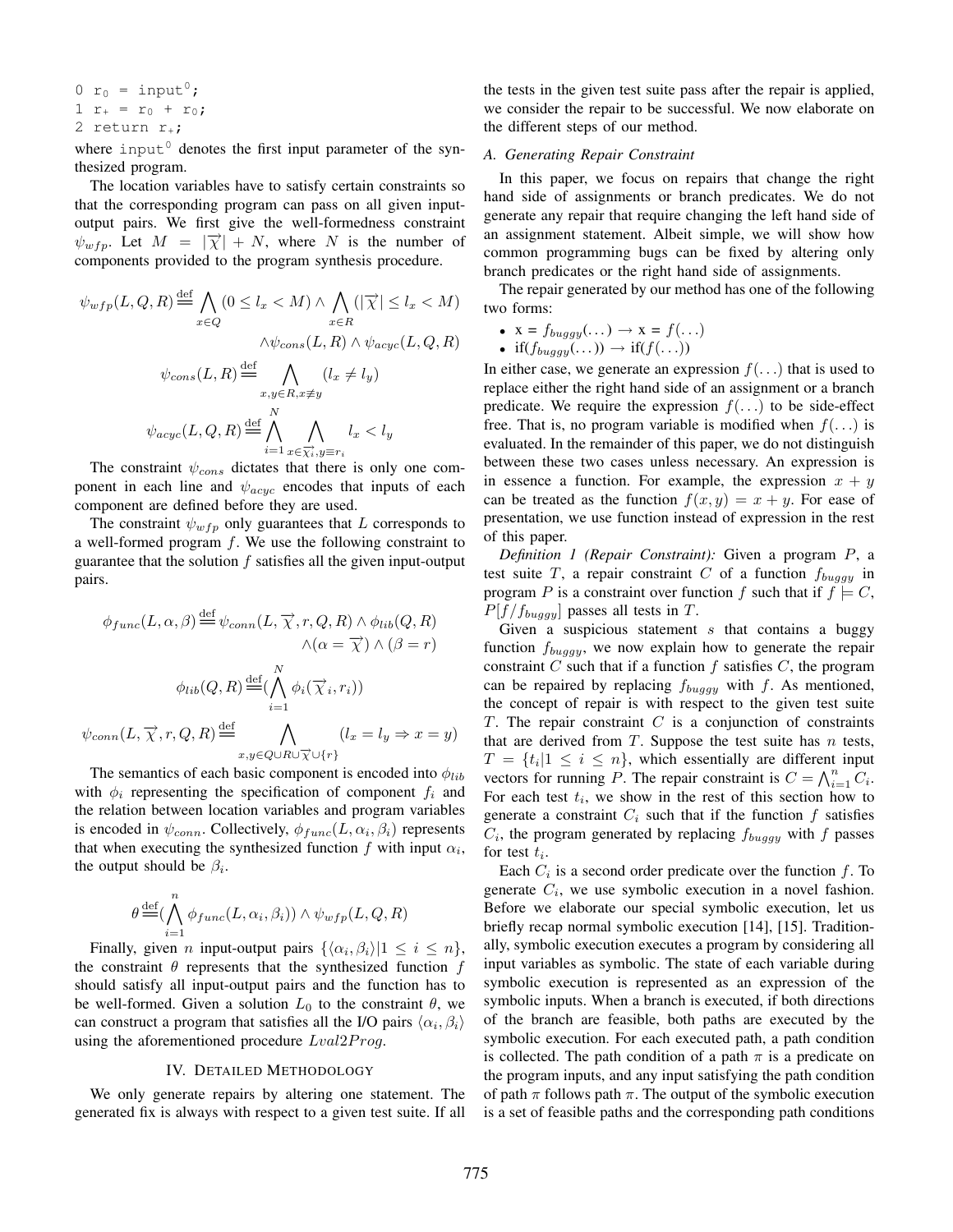of these paths. For each path, we can also get the symbolic representation of the program output in terms of the program input variables.

Different from traditional symbolic execution, our symbolic execution starts with a concrete input  $t_i$ . Suppose the program statement we try to fix is s. Let us assume that s is executed at most once during one execution for the moment. We execute the program *concretely* with input  $t_i$  to statement  $s$  (without executing statement s). We denote the program state before executing statement s as  $\xi_i$ . Then we set the result of function f(. . .) as symbolic and continue *symbolic execution* from statement s. We use  $\tau_i$  to denote the symbolic value assigned to the result of function  $f(\ldots)$ . Suppose the symbolic execution explores m paths. For each explored path  $\pi_j$ ,  $1 \leq j \leq m$ , we denote the associated path condition as  $pc<sub>i</sub>$  and the symbolic expression of the output as  $O_j$ . We use  $O(t_i)$  to denote the expected output of program  $P$  with input  $t_i$ . The constraint  $C_i$  is

$$
C_i := \left(\bigvee_{j=1}^m (pc_j \land O_j == O(t_i))\right) \land \left(f(\xi_i) == \tau_i\right)
$$

The first part of  $C_i$ ,  $\bigvee_{j=1}^m (pc_j \wedge O_j == O(t_i))$ , dictates that there is at least one feasible path (as guaranteed by the satisfiability of path condition) along which the output of program P is the same as the expected output  $O(t_i)$ . The second part of  $C_i$ ,  $(f(\xi_i) == \tau_i)$ , builds up the input-output relationship of function f. With program state  $\xi_i$  as input, the output of function f,  $\tau_i$ , has to satisfy  $\bigvee_{j=1}^m (pc_j \wedge O_j == O(t_i)).$  When statement  $s$  is not exercised during executing program  $P$  with input  $t_i$ ,  $C_i$  is *true* if the execution passes and *false* if the execution fails.

We use the same example in Section II to explain the generation of  $C_i$ . Take the second test from Table I for the program in Fig. 1. The symbolic execution tree for this test case has been given in Fig. 2. We use  $X$  to denote the symbolic variable to be consistent with Section II. The symbolic execution explores two paths: i) path condition is  $X > 110$  and output is 1, and ii) path condition is  $X \le 110$ and output is 0. Given the output of expected output of the test is 1, the first part of  $C_i$  is then  $(X > 110 \land 1 = 1) \lor (X \leq 111)$  $110 \wedge 0 = 1$ , which can be simplified to  $X > 110$ . Given the program state at the fix location is  $\{\text{inhibit} == 1,$  $up\_sep == 11$ , down $\_sep == 110$ , the second part of the  $C_i$  is  $f(1, 11, 110) = X$ . Therefore, the constraint  $C_i$  is  $f(1, 11, 110) > 110.$ 

After generating the constraint  $C_i$  from each test  $t_i$ , the full constraint to be solved is

$$
C := \bigwedge_{i=1}^{n} ((\bigvee_{j=1}^{m} (pc_j \land O_j == O(t_i))) \land (f(\xi_i) == \tau_i))
$$

The solution of  $C$  is a function  $f$  which can be used to repair the program so that all the test cases in the test suite  $T$ pass.

Note that  $C$  is a constraint over function  $f$ . Current offthe-shelf SMT solvers cannot directly solve such a formula. We will explain in Section IV-B how we solve  $C$  indirectly through program synthesis. One special case is when function f is a constant function. In this case, we can replace  $f(\ldots)$ with a free variable and constraint C becomes a first-order constraint that can be solved by current SMT solvers.

*Repair a statement that is executed multiple times:* If the repaired statement is executed more than once (either inside a loop or inside a function that is called multiple times) during the execution of test  $t_i$ , we use  $\tau_i^k$  to represent the value produced by  $f(\ldots)$  in the  $k^{th}$  time it is executed. We use  $\xi_i^k$  to represent the program state before the  $k^{th}$  time f is executed when executing program  $P$  with input  $t_i$ . Note that the variable values in  $\xi_i^k$  could be symbolic in terms of  $\{\tau_i^1, \ldots, \tau_i^{k-1}\}.$ Suppose statement  $s$  is executed  $w$  times during symbolic execution. We have

$$
C_i := \left(\bigvee_{j=1}^m (pc_j \land O_j == O(t_i))\right) \land \left(\bigwedge_{k=1}^w f(\xi_i^k) == \tau_i^k\right)
$$

$$
C := \bigwedge_{i=1}^n C_i
$$

Now each symbolic output  $O_j$  is an expression in terms of  $\tau_{i_1}^1, \ldots, \tau_{i_v}^w$ . The second part of  $C_i$  becomes  $(\bigwedge_{k=1}^w f(\xi_i^k))$  ==  $\tau_i^k$ ), which means that the input-output relationship of function f has to be satisfied each time f is executed. During the  $k^{th}$ time f is executed, with program state  $\xi_i^k$ , the output of the function f is  $\tau_i^k$ .

*Infinite loop in symbolic execution:* If the termination condition of a loop is an expression over our introduced symbolic variables, the symbolic execution may never terminate exploring infinite number of loop iterations. Suppose we have while( $i < x$ ) {x=buggy-expression; }. Each time the buggy statement is executed, we will assign a new symbolic value to variable x. On checking the loop condition  $i < x$  for the next iteration, both directions are feasible since the new symbolic value of  $x$  is unbounded. Thus, symbolic execution continues to explore more and more loop iterations and never terminates. To avoid such infinite loop exploration, we set a loop bound B for all loops in symbolic execution. After a loop is iterated  $B$  times, the symbolic execution stops exploring the path that leads to the next iteration. Note that this does not break the validity of repair constraint. If the repair constraint C has a solution f, for the sub-constraint  $C_i$ , one of the constraint  $pc_j \wedge O_j == O(t_i)$  is satisfied in  $C_i$ . It is guaranteed that when applying the repair  $f$ , the repaired program with input  $t_i$  will follow the path  $\pi_i$  whose path condition is  $pc_i$  and generate the correct output. On the other hand, if the loop bound  $B$ is too small, we may miss repairs that drive the program to follow paths containing larger number of loop iterations.

#### *B. Generating a Fix*

After generating the repair constraint using symbolic execution, we elaborate how to solve the repair constraint in this section. Recall that the repair constraint is

$$
C := \bigwedge_{i=1}^{n} ((\bigvee_{j=1}^{m} (pc_j \land O_j == O(t_i))) \land (\bigwedge_{k=1}^{w} f(\xi_i^k) == \tau_i^k))
$$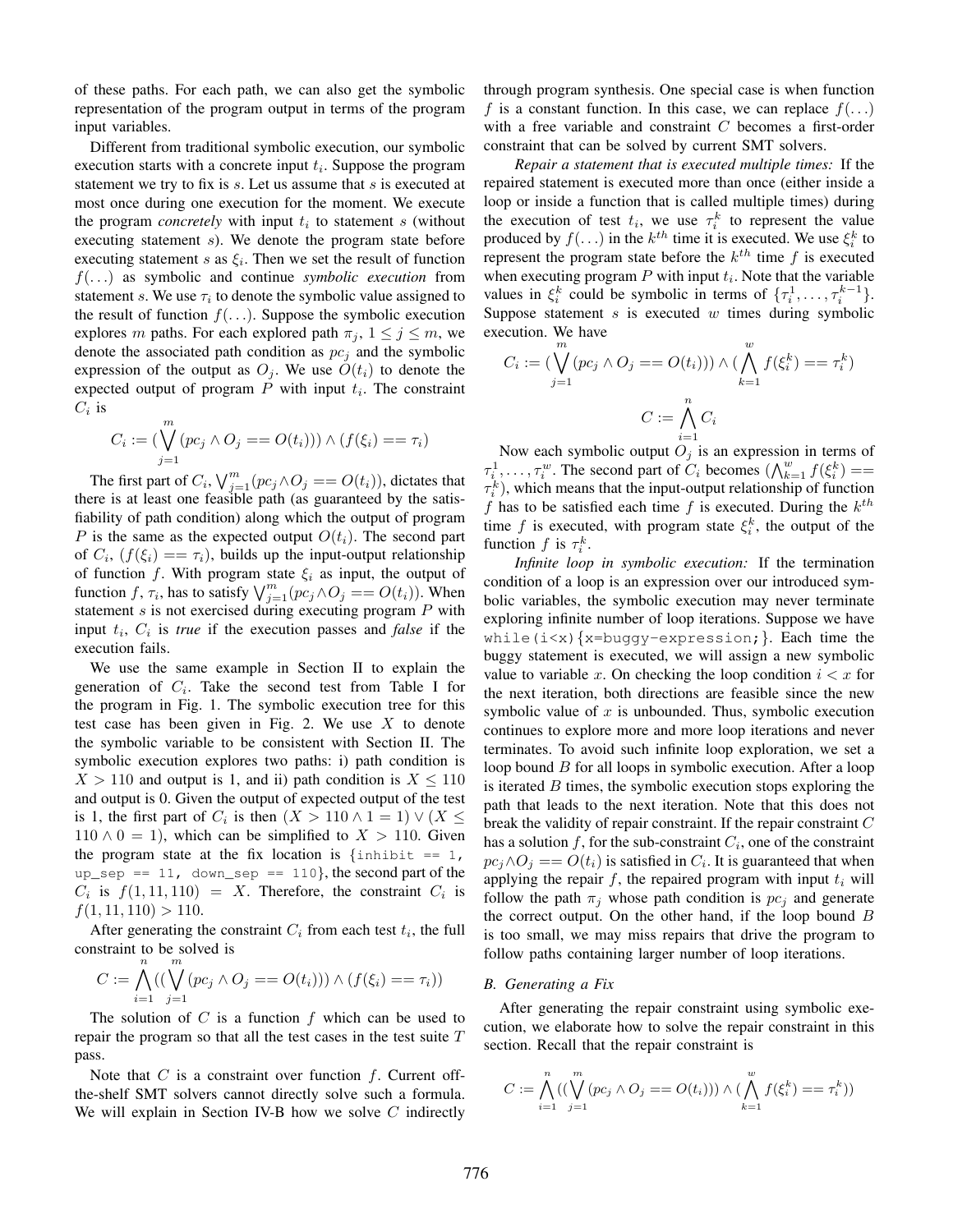To solve the repair constraint  $C$ , we leverage the recent advance in component based program synthesis [11].

We have reviewed the core method of component based program synthesis in Section III-B. The input-output pairs of the to-be-synthesized program are encoded into constraints on a set of location variables L, a valuation of which leads to a program that satisfies the given input-output pairs. More specifically, the constraint  $\psi_{func}(L, \alpha, \beta)$  dictates that the synthesized program must produce output  $\beta$  when given input  $\alpha$ . In our repair constraint, we also have input-output pair  $\langle \xi_i^k, \tau_i^k \rangle$  that is generated when f is hit at the  $k^{th}$  time in the execution of program P with input  $t_i$ . However,  $\langle \xi_i^k, \tau_i^k \rangle$  is symbolic in terms of  $\{\tau_i^k | 1 \le k \le w\}$ , where w is the number of times  $f$  is executed with input  $t_i$ . Moreover, the variables  $\{\tau_i^k | 1 \leq k \leq w\}$  have to satisfy  $(\bigvee_{j=1}^m (pc_j \wedge O_j == O(t_i)))$ to make the execution pass, i.e., program output is as expected. Therefore, the constraint to be satisfied by  $f$  during the execution of input  $t_i$  is

$$
\theta_i \stackrel{\text{def}}{=} \exists \overrightarrow{\tau_i}, \bigwedge_{k=1}^w \phi_{func}(L, \xi_i^k, \tau_i^k) \land (\bigvee_{j=1}^m (pc_j \land O_j == O(t_i)))
$$
  
where  $\tau_i := \{ \tau_i^k | 1 \le k \le m \}$ 

where  $\tau_i := {\tau_i^k | 1 \le k \le w}.$ 

Conjoining the constraints from all tests together with the well-formedness constraint  $\psi_{wfp}$ , we get the following constraint  $\theta$ , a solution to which corresponds to a function  $f$ that is a valid repair.

$$
\theta \stackrel{\text{def}}{=} (\bigwedge_{i=1}^{n} \theta_{i}) \wedge \psi_{wfp}(L)
$$

It is worth noting that program synthesis is not the only way to solve the repair constraint. Given a set of components, an enumeration on all possible compositions of components could also be used. For example, given  $\{+, -\}$  as the components, we could enumerate all possible expressions that can be constructed using  $\{+, -\}$  and accessible program variables at the repair location. Through enumeration, we try to find a function that satisfies the repair constraint. As shown by Gulwani, et. al. [16], program synthesis is more efficient than enumeration on all possible compositions of the components.

## *C. Putting it All Together*

Our repair algorithm is presented in Algorithm 1. The algorithm takes as inputs a buggy program  $P$ , a test suite  $T$ and a ranked list of suspicious program statements RC. When successful, our algorithm produces a repair, applying which on P makes P pass all tests in the test suite  $T$ .

Our algorithm scans though RC iteratively until a successful repair can be generated. In each iteration, it first takes the most suspicious statement that has not been tried out using Shift( $RC$ ). Shift( $RC$ ) returns the first element from list  $RC$ and removes that element from the list. Ideally, given a repair candidate and the test suite  $T$ , we can directly apply the technique presented in previous sections to generate a repair. However, we notice that the test suite could be large and thus affect the scalability of our technique. We present in

Algorithm 1 a technique to select a subset of the entire test suite for repair generation. The selection of tests is driven by testing. We use the set  $S$  to maintain the tests used in generating the repair constraint. Initially, set  $S$  only contains the failing tests in  $T$ . After a repair is generated, we test whether any test that is not in S fails in the repaired program. If a test  $t'$  fails in the repaired program  $P'$ , we add  $t'$  into set  $S$  and re-generate the repair with the augmented set  $S$ . Note that this augmentation process is guaranteed to terminate as the maximum size of  $S$  is limited by the test suite  $T$ . In the worst case, we may need to add all tests in  $T$  into  $S$ . Nevertheless, as evidenced by our experiments, usually a small number of test cases is sufficient compared to the test suite size.

Algorithm 1 Repair algorithm

1: Input: 2:  $P$  : The buggy program

- 3:  $T: A$  test suite
- 4: RC : A ranked list of potential bug root-cause

5: Output:

6: r: A repair for P

- 7: while  $RC$  is not EMPTY and not TIMEOUT  $do$
- 9:  $rc = \text{Shift}(RC)$  // A repair candidate 10:  $S = \emptyset$  // A test suite for repair generation 11:  $T_f$  = ExtractFailedTests(T, P);
	-

12: while  $T_f \neq \emptyset$  do<br>13:  $S = S \cup T_f$ 13:  $S = S \cup T_f$ <br>14: new repair =

33: **end while**<br>34: **return** nev

return new repair

 $new\_ repair = Repair(P, S, rc)$ 15: **if** new\_repair  $==$  null **then** 16: **break** 16: break 17: end if  $18:$  $P'$  = ApplyRepair(P, new\_repair) 19:  $T_f = \text{ExtractFailedTests}(T, \vec{P'})$ ; 20: **end while**<br>21: **if** new\_rep if new\_repair not  $null$  then 22: return new\_repair<br>23: end if end if 24: end while 25: 26: function  $Repair(P, S, rc)$ 27:  $C = \text{GenerateRepairConstraint}(P, S, rc);$ 28: *level* = 1 // The complexity of a repair 29: new repair = Synthesize(*C*, *level*); 29: new\_repair = Synthesize(*C*, *level*);<br>30: **while** new repair == null and *level* while new\_repair == null and  $level \leq MAX\_LEVEL$  do 31:  $level = level + 1$ 32: new\_repair = Synthesize( $C$ , level);

35: end function The *Repair* function in Algorithm 1 tries to generate a repair with a program  $P$ , a set of tests  $S$  and a repair candidate rc. It first uses symbolic execution to generate the repair constraint using the method presented in Section IV-A. It then employs program synthesis to solve the repair constraint. During program synthesis, we need to provide the set of components that can be used by the repair. In order to reduce the complexity of the generated repair as well as increase the scalability of program synthesis, we categorize common components according to their complexity level and feed them incrementally to the program synthesis procedure. The categorization of basic components is shown in Table III. The synthesis procedure starts with level 1, which means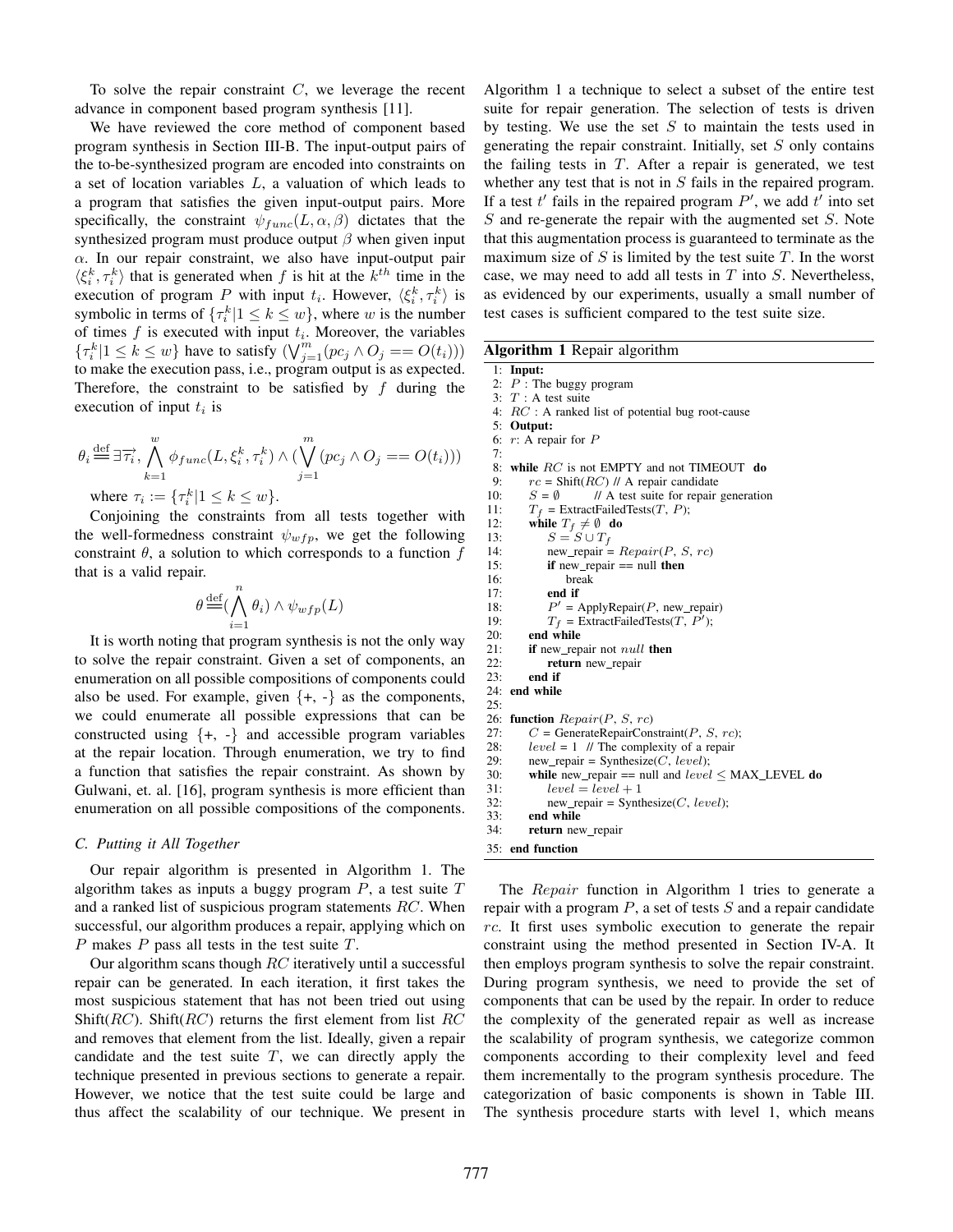TABLE III THE CATEGORIZATION OF BASIC COMPONENTS

| Level          | <b>Conditional Statement</b>           | Assign Statement    |
|----------------|----------------------------------------|---------------------|
|                | Constants                              | Constants           |
| $\mathfrak{D}$ | Comparison (>, $\geq$ , $=$ , $\neq$ ) | Arithmetic $(+, -)$ |
| 3              | Logic $(\wedge, \vee)$                 | Comparison, Ite     |
|                | Arithmetic $(+, -)$                    | Logic               |
| 5              | Ite, Array Access                      | Array Access        |
| 6              | Arithmetic $(*)$                       | Arithmetic (*)      |

that only constants are allowed in the constructed repair. If it fails, more components are provided gradually based on their complexity level. When at level *level*, all the components whose level is less than or equal to level are provided to program synthesis. This process continues until a repair is generated or the MAX LEVEL is reached.

#### V. IMPLEMENTATION

We introduce SEMFIX (Semantic-based Program Fixing) tool as an implementation of our technique. The architecture of our tool is presented in Fig. 3. SEMFIX receives a buggy program and a test suite as inputs. As the result, it generates a repair for the buggy program. SEMFIX is the synergy of fault localization, symbolic execution and program synthesis. We adapted the Tarantula technique [13] as mentioned in Section III-A to provide a ranked list of statements according to their suspiciousness score. KLEE [14] is employed for generating repair constraints. KLEE is a static symbolic execution engine which is mainly used for generating high coverage test suites and finding bugs. By default, it uses depth-first-search to explore all program behaviors w.r.t. predefined symbolic variables. In our program repair context, the variable that is directly affected by a potential defect is treated as a symbolic variable. To avoid changing and recompiling program's source code whenever a new potential defect is selected, symbolic variables are instrumented at runtime. At the program location where a new symbolic variable is introduced, the values of all accessible variables are also gathered. To generate the repair constraint, for each explored path, we collect the path condition as well as the symbolic output. The program synthesis module is implemented in Perl, and Z3 SMT solver [17] is used to solve a repair constraint. After a fix is constructed, it is simplified and transformed to make it more readable. For instance,  $c == 97$  is transformed into  $c == 'a'$  (c is in char type), and  $a + a$  is transformed into  $2 * a$ .

We use the following optimization to avoid program synthesis whenever we can. Suppose we try to generate a repair by modifying statement s. Recall that our repair constraint C is a conjunction of each basic constraint  $C_i$ , where

$$
C_i := (\bigvee_{j=1}^{m} (pc_j \land O_j == O(t_i))) \land (\bigwedge_{k=1}^{w} f(\xi_i^k) == \tau_i^k)
$$

Let  $C_i'$  be  $(\bigvee_{j=1}^m (pc_j \wedge O_j == O(t_i))),$  which is a first order constraint over the symbolic variables  $\{\tau_i^k | 1 \le k \le w\}$ , where  $w$  is the number of symbolic variables. We check whether each  $C_i'$  is satisfiable using Z3. If any  $C_i'$  is not satisfiable, clearly  $C_i$  is unsatisfiable and hence the repair constraint  $C$ 



TABLE IV SUBJECT PROGRAMS FROM SIR REPOSITORY.

| Subject Prog.         | Size (LOC) | #Versions | Description                 |
|-----------------------|------------|-----------|-----------------------------|
| <b>T</b> cas          | 135        |           | air-traffic control program |
| Schedule              | 304        |           | process scheduler           |
| Schedule <sub>2</sub> | 262        |           | process scheduler           |
| Replace               | 518        | 29        | text processor              |
| Grep                  | 9366       |           | text search engine          |
| <b>Total</b>          |            | 90        |                             |

is unsatisfiable. In that case, we quickly conclude that the statement is not fixable and avoid program synthesis.

## VI. EMPIRICAL EVALUATION

To assess the efficiency and effectiveness of our technique, we employed SEMFIX tool to repair seeded defects as well as real defects in an open source software. We also compared our method with genetic programming based repair techniques. All the experiments were conducted on a Core 2 Quad 2.83GHz CPU, 3GB memory computer with Ubuntu 10.04 OS.

#### *A. Experience with SIR Programs*

Subject programs used in this experiment (see Table IV) are from Software-artifact Infrastructure Repository (SIR) [12]. They represent different kind of applications ranging from a air-traffic control system (Tcas), scheduling utilities (Schedule, Schedule2) to strings and files manipulation programs (Replace, Grep). Each subject program comes with a test suite and has multiple buggy versions as shown in "#Versions" column. Each buggy version has one or many seeded defects that represent common programming errors. Program versions that pass all tests are excluded as there is no witness of failure. Each SIR program has thousands of tests. Normally, a program of similar size to SIR programs does not have this enormous number of tests. Hence, a given test suite is minimized to a set of 50 tests that achieves a maximum (line) coverage.

For SEMFIX, the maximum level (MAX LEVEL) is set to 3. This level is chosen to keep search space within a reasonable size. Higher levels are only allowed when buggy locations are provided by users. In trying to fix each buggy program, we set the time bound for SEMFIX to 4 minutes. All subject programs but Tcas use only local variables to construct a repair. Global variables are used to construct a repair in Tcas because they appear in most of Tcas computations. The result of SEMFIX on SIR programs are presented in Table V. The time taken for SEMFIX is shown in Fig. 4. The numbers under GP (GenProg) are explained later in Section VI-C.

We have experimented with different test suite sizes. The success rate decreases with more number of tests. Intuitively, it is more difficult to generate a repair to pass more tests. It also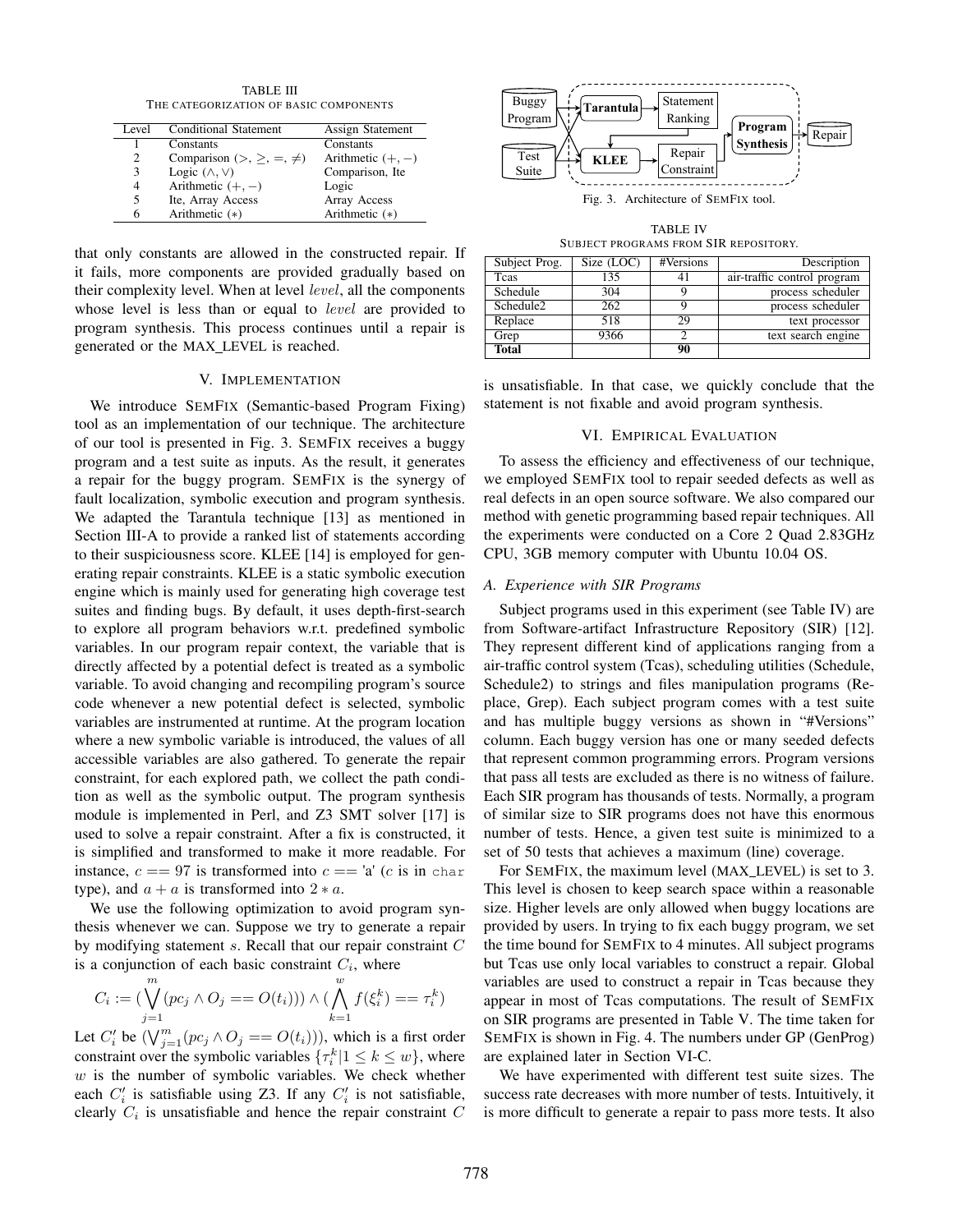TABLE V COMPARING THE SUCCESS RATE BETWEEN SEMFIX (SF) AND GENPROG (GP). X IN [X] ON THE TOP OF EACH COLUMN DENOTES THE NUMBER OF TESTS.

| Program               | [10]    | [20]  | [30]  | [40]  | [50]    |
|-----------------------|---------|-------|-------|-------|---------|
|                       | SF/GP   | SF/GP | SF/GP | SF/GP | SF/GP   |
| <b>T</b> cas          | 38 / 24 | 38/19 | 35/16 | 34/12 | 34/11   |
| Schedule              | 5/1     | 3/1   | 4/1   | 4/0   | 4/0     |
| Schedule <sub>2</sub> | 4/4     | 3/2   | 4/2   | 3/3   | 2/1     |
| Replace               | 7/6     | 7/5   | 8/5   | 7/6   | 6/4     |
| Grep                  | 2/0     | 1/0   | 1/0   | 2/0   | 2/0     |
| <b>Total</b>          | 56 / 35 | 52/27 | 52/24 | 50/21 | 48 / 16 |



Fig. 4. Comparing the running time between SEMFIX and GenProg.

shows that the repairs generated with small number of tests may not be valid for some other tests that are not in the test suite. We note that this weakness is inherent in any test suite based program repair, since no formal program specification is given and repairs can only be generated with respect to limited number of given tests. Out of the 90 buggy programs, with a test suite size of 50 — SEMFIX repaired 48 buggy programs while genetic programming repaired only 16. The average time required by SEMFIX for each repair is less than 100 seconds.

*Repairs generated by* SEMFIX*:* SEMFIX was able to correct various types of bugs. Table VI shows the number of successful cases for each type of bug. The number of total bugs of a particular type is specified in the second row of Table VI. *Const* refers to bugs that use the wrong constant. *Arith* refers to using wrong arithmetic expression, and *comp* refers to using the wrong comparison operators. *Logic* refers to using wrong logic operators. Programs with *code missing* bugs lack some statements, and programs with *redundant code* contain some statements that are not supposed to exist.

*Repairs that* SEMFIX *could not generate:* We have manually looked into the cases where SEMFIX failed to repair the buggy programs. Out of the 90 buggy program versions, SEMFIX failed in 42 of them. The reasons include i) the repairs require a larger loop bound than the bound used in our experiment (8 versions) ii) the repairs require precise modeling of array, which is not fully supported by our current implementation (6 versions) iii) the repairs require symbolic execution with floating-point variables, which is not supported by KLEE (5 versions) iv) the repairs (15 versions) require more than one line fix, 11 of them are from code-missing

TABLE VI SEMFIX (SF) VS. GENPROG (GP) IN REPAIRING DIFFERENT CLASS OF BUGS WITH 50 TESTS.

| Bug type | Const | Arith | Comp | Logic | Code<br>Missing | Redundant<br>Code | All |
|----------|-------|-------|------|-------|-----------------|-------------------|-----|
| Total    | 14    | 14    | 16   | 10    | 27              |                   | 90  |
| SemFix   | 10    |       |      | 10    |                 |                   | 48  |
| GenProg  |       |       |      |       |                 |                   | 16  |
|          |       |       |      |       |                 |                   |     |

| TA BLE | V |  |
|--------|---|--|
|        |   |  |

|               | <b>COREUTILS SUBJECT PROGRAMS</b>       |      |
|---------------|-----------------------------------------|------|
| Subject Prog. | <b>Failure Description</b>              | LOC  |
| mknod         | Segmentation fault.                     | 183  |
| mkdir         | Segmentation fault.                     | 159  |
| mkfifo        | Segmentation fault.                     | 107  |
| cp            | Failed to copy a file (a "named pipe"). | 2272 |

| bugs. v) other reasons that we failed to identify (8 versions). |  |  |  |  |  |  |  |
|-----------------------------------------------------------------|--|--|--|--|--|--|--|
|-----------------------------------------------------------------|--|--|--|--|--|--|--|

## *B. Experience with Coreutils*

In this section, we present our experience in repairing GNU core utilities — Coreutils. In total, we were able to locate 9 buggy programs among the ones reported in earlier research [14]. Tests available in Coreutils 6.11 are utilized to encode the desired functionality of each utility. SEMFIX was able to repair 4 out of these 9 buggy programs. Table VII shows the 4 bugs that SEMFIX was able to repair. Three utilities mkdir, mknod and mkfifo have similar defects. In each utility, a null pointer access caused by wrong variable usage makes the program crash. SEMFIX found one variable as a replacement that let the program produce expected output. For cp, the condition guarding a file deleting operation is wrong. Because of the bug, the file deleting operation was not executed when it should be in the failing test. The status of the file is checked later. SEMFIX suggested the function checking the file status to return true indicating that the file is already deleted. For the remaining 5 buggy programs, SEMFIX could not find any 1-statement transformation to repair the buggy programs.

# *C. Comparison with GenProg on SIR and Coreutils*

GenProg [6] is a genetic programming based repair tool. It uses mutation (i.e. *delete*, *insert*, *replace*) and crossover operators to search for a program variant that passes all tests. By applying these stochastic search operators, GenProg has been successful in repairing a variety of applications.

We compare the success rate (Table V) and running time (Fig. 4) of GenProg and SEMFIX. The test suites used for running GenProg are the same as the ones used in Section VI-A. We take the implementation of GenProg from http://dijkstra.cs.virginia.edu/genprog/. The configuration used to run GenProg is taken from [6] (i.e.  $PopSize = 40$  and a maximum of 10 generations). The time bound for each repair trial of GenProg is set the same as that of SEMFIX, which is 4 minutes.

As shown in Table V, SEMFIX outperforms GenProg in all subject programs but Schedule2. Most of the bugs in Schedule2 are code missing bugs. Our tool could not find any 1-statement transformation to repair these bugs. With regard to running times, SEMFIX is strictly faster than GenProg (see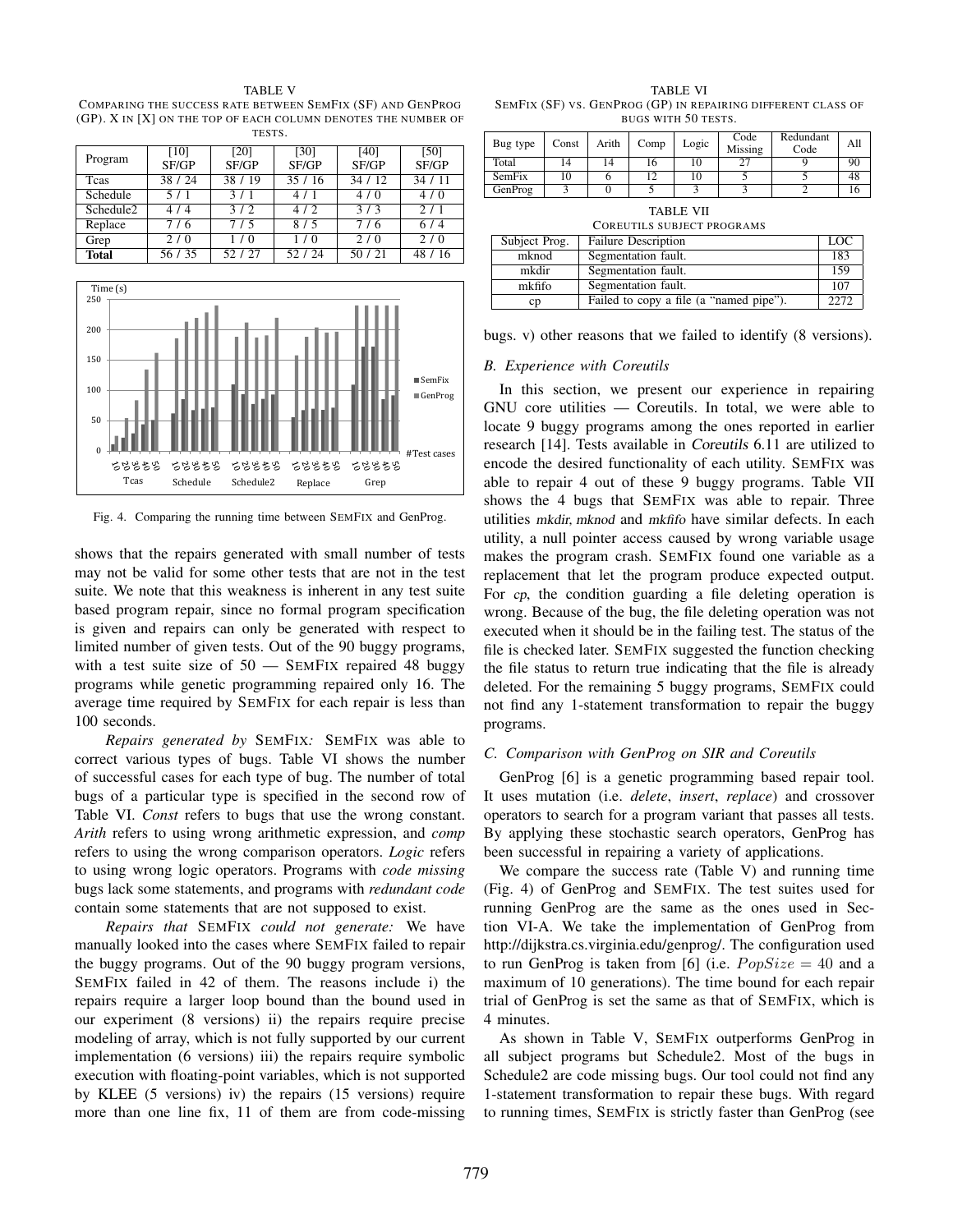Figure 4). Since GenProg suffers from the burden of compiling and testing program variants, it takes longer for GenProg to find a repair when the size of test suite increases.

We also compare the results of SEMFIX and GenProg on different classes of bugs (Table VI). SEMFIX has a higher success rate than GenProg for each type of bugs. For code missing bugs, neither SEMFIX nor GenProg has a high success rate. We also notice that GenProg failed for all arithmetic bugs. This confirms that if the repair expression does not exist in other places of the program, genetic programming based approaches have rather low chance of synthesizing the repair.

We also employed GenProg to repair the bugs in Coreutils. Out of the 9 buggy programs, GenProg repaired the same number (4) of bugs as SEMFIX. Regarding the running time, GenProg took an average of 6 minutes while SEMXFIX took an average of only 3.8 minutes.

## *D. Comparison with Expression Enumeration*

Our approach employs program synthesis to solve the repair constraint in order to find a successful repair. Program synthesis essentially searches among the set of possible expressions that can be constructed using the provided basic components and program variables. We conducted the following experiments to examine whether program synthesis is more favorable than explicit enumerating possible expressions.

The enumeration based program repair that we compare with proceeds as follows: i) It uses statistical debugging to generate a ranked list of repair candidates. ii) It scans through the result of statistical debugging. For each scanned repair candidate, it enumerates all possible expressions that can be constructed based on a given set of components and program variables. Thus, given variables  $\{x, y, z\}$  and operator  $+$ , it tries out  $\{x + y, x + z, y + z, x + x, y + y, z + z\}$  to see if any of them is a successful repair. The enumeration terminates until a successful repair is generated, which is confirmed by running all tests on the repaired program. We use the same set of components and variables as in our program synthesis step. Following the layers in Table III, we enumerate from simple expressions to more complex expressions. We have also tried to avoid redundant enumeration. Only one of  $x + y$  and  $y + x$ is tried out, and expressions like  $x - x$  are not tried out at all.

One of the problem with enumeration is the handling of constants in expressions. Enumeration based method is unlikely to figure out the desired value of constant unless it falls within the commonly used ones, e.g.  $\{-1, 0, 1\}$ . Therefore, we use symbolic execution to figure out the value of constant when an enumerated expression contains unknown constant variables. Suppose we want to see whether any expression of the form x+con could be a valid repair, where x is a program variable and con is some unknown constant. We first replace the repair candidate with x+con and then mark con as symbolic and use the method in Section IV-A to generate a constraint over the symbolic value of con, solving which gives us a concrete value of con.

We use the same set of SIR programs as in Table IV in this comparison. For each buggy program version, the

TABLE VIII AVERAGE RATIO OF RUNNING TIME OVER ALL VERSIONS OF A SUBJECT PROGRAM(TIME TAKEN BY ENUMERATION BASED REPAIR VS. TIME TAKEN BY SEMFIX).

| Subject | Teas | Schedule | Schedule <sub>2</sub> | Replace | Grep       | All |
|---------|------|----------|-----------------------|---------|------------|-----|
| Ratio   | 6.9  |          |                       | 1.36    | <u>L.L</u> |     |

same set of 50 tests are used as in Section VI-A. The enumeration based program repair was successful for 45 out of 90 program versions, and all these 45 versions are contained in the 48 versions that SEMFIX was able to repair. For each of the 3 cases that SEMFIX succeeded but enumeration method failed, enumeration had to examine more than 9000 expressions and timed out after 20 minutes. In contrast, synthesis based repair took only 94 seconds on average for these 3 cases to produce a repair. As an example, in one version of TCAS, SEMFIX generated tmp = ((Other\_Capability<Alt\_Layer\_Value)? Two\_of\_Three\_Reports\_Valid:Cur\_Vertical\_Sep);

as a replacement for tmp = Up\_Separation. This is a non-trivial fix generated which the program synthesis allows SemFix to generate, and this could not be generated by the enumeration method even when it was augmented with symbolic execution to solve for constants.

Table VIII compares the running time of SEMFIX and enumeration based repair. On average, the time taken for the enumeration method is 4.16 times of the time taken by SEMFIX.

# VII. THREATS TO VALIDITY

*Generalization of the fix:* The repair generated by SEM-FIX may not be generalized to test cases that are not in the given test suite. This is inherently due to the fact that our repair is guided by a given test suite, not a formal specification. To minimize the effort required from users, we choose to extract intended program semantics from a given test suite via symbolic execution.

*Other statistical debugging metrics:* The choice of statistical debugging metrics could potentially affect the effectiveness of our technique. On this front, we have also tested SEMFIX with another popular statistical debugging metric – Ochiai [18]. We found that using Ochiai instead of Tarantula has negligible impact on our experiment results. For example, using Ochiai instead of Tarantula, SEMFIX was able to fix two more versions of Tcas but one less version of Schedule.

# VIII. RELATED WORK

Recently, there has been a growing interest in automated program repair. We have compared our technique with genetic programming [2], [6]. Several program repair approaches assume the existence of program specification. AutoFix-E [1] and AutoFix-E2 [19] are based on the program contracts in Eiffel programs. Fixes are generated following predefined schema so that the fixed programs satisfy the corresponding program contracts. Jobstmann, et. al. [20] uses LTL specifications for finite state programs. The process of finding a repair is reduced to a game, a winning strategy of which corresponds